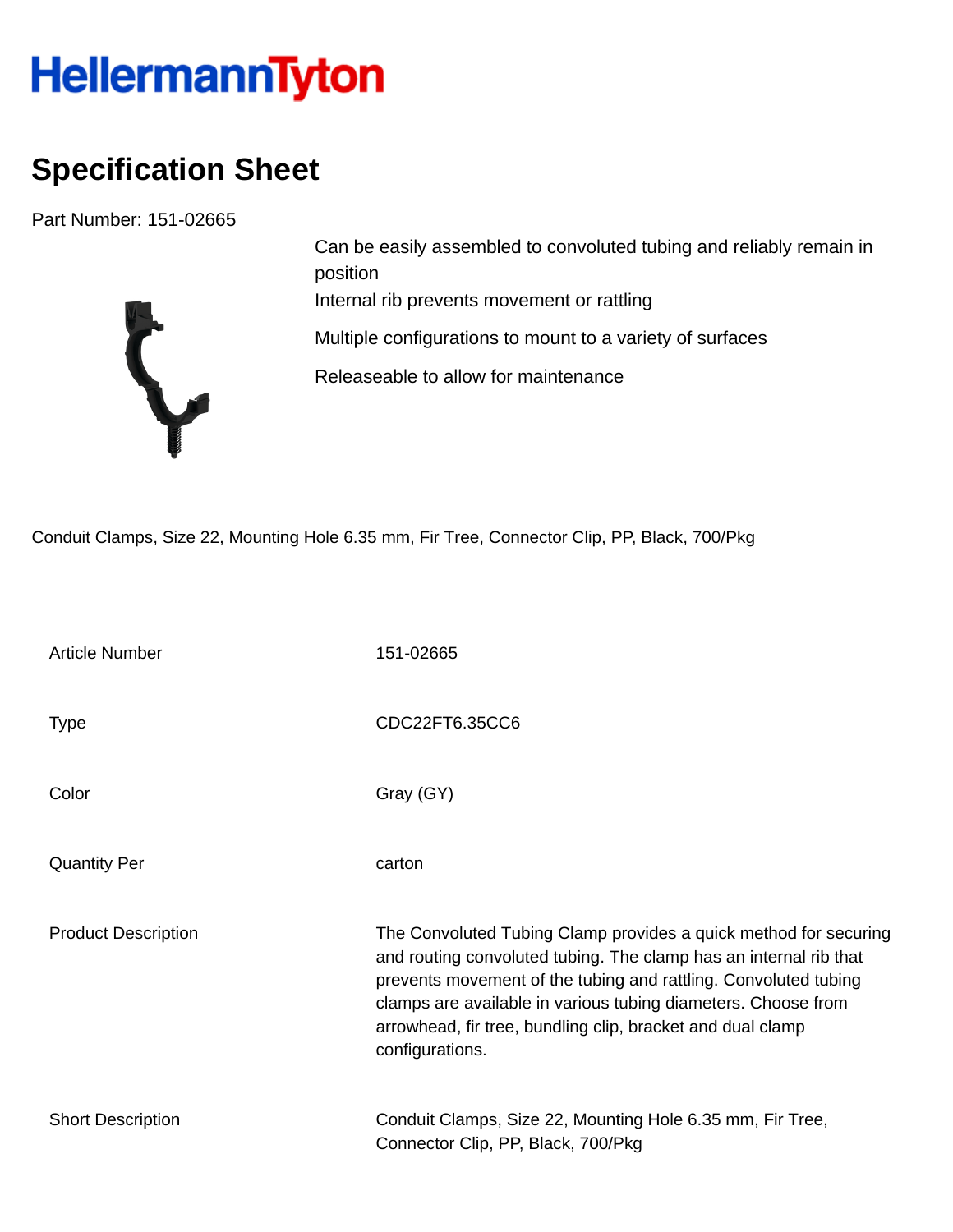| Length L (Imperial)                   | 2.31            |
|---------------------------------------|-----------------|
| Length L (Metric)                     | 58.8            |
| <b>Fixation Method</b>                | <b>Fir Tree</b> |
| Width W (Imperial)                    | 0.4             |
| Width W (Metric)                      | 10.2            |
| <b>Bundle Diameter Max (Imperial)</b> | 0.24            |
| <b>Bundle Diameter Max (Metric)</b>   | 6.0             |
| Height H (Imperial)                   | 3.39            |
| Height H (Metric)                     | 86.0            |
| Diameter D (Imperial)                 | 0.93            |
| Diameter D (Metric)                   | 23.7            |
| Mounting Hole Diameter D (Imperial)   | 0.29            |
| Mounting Hole Diameter D (Metric)     | 7.24 mm         |